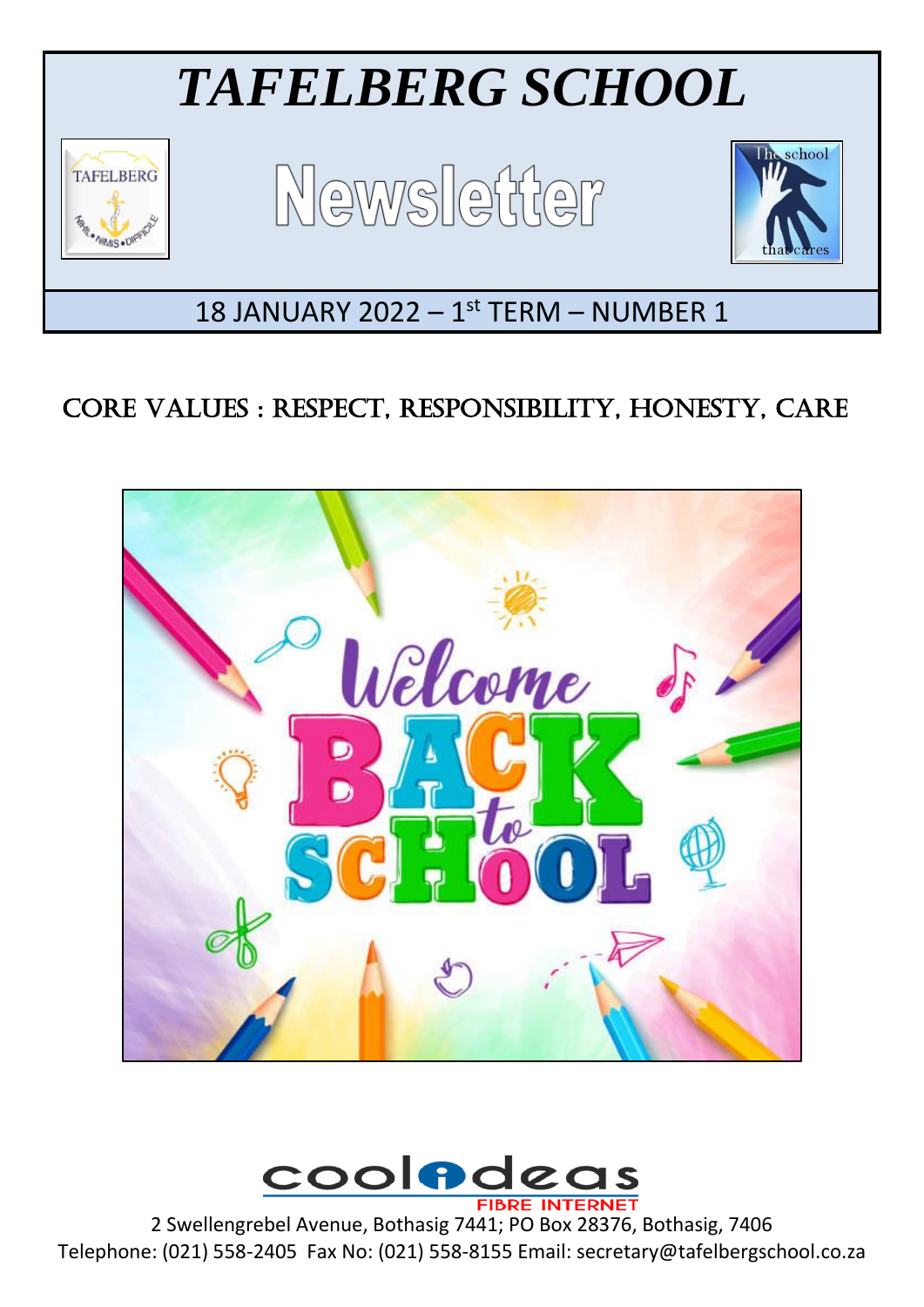Dear parent / guardian

We hope you all had a wonderful festive season and wish you a prosperous, successful and peaceful 2022. We look forward to welcoming back all our learners on Wednesday 19 January. A warm welcome to our new learners and their parents … we hope you will find being part of the Tafelberg family a happy and rewarding experience. As announced last year, we will continue with a full return of all learners unless otherwise instructed. Last year showed that with strict enforcement of the school's Covid protocols, we could operate as normal with no "outbreaks" and closing of the school. We will continue to apply our Covid policy and protocols and again ask parents to support us in this endeavour – children need to be at school, and safe. Thank you again for your understanding and support last year, and we know we can count on you again this year. The teachers, therapists, admin staff and support staff are again ready and able to provide a quality education to every learner, in a safe and clean environment.

## **NB INFORMATION**

#### **1. NB Dates 2022**

- 19 Jan First day of 2022 academic school year for all learners
- 19 Jan PTA selling second-hand school uniform items from 2-3pm
- 25 Jan Parent meetings @ 6pm: **Grades 12+7** and **Grades 1 to 6**
- 26 Jan Parent meetings @ 6pm: **Grades 10 + 11**
- 27 Jan Parent meetings @ 6pm: **Grades 8 + 9**
- 27 Jan Parent On-line workshop (Toolkit) for all **Grades 7 parents**
- 28 Jan Due date for return of all reply slips
- 01 Feb Uniform / appearance check
- 03 Feb Swimming gala (Grades 1 3)
- 04 Feb Swimming gala (grades 4 12)

## **2. School fees 2022**

Tafelberg is a Section 21 fee-paying school, and the SA Schools Act thus places a duty on the SGB to collect such school fees from all parents as agreed upon at the parent AGM. The Budget and school fees for 2022 were voted on at the parent AGM on the 17 November 2021. The Budget and school fee increase was tabled and accepted by unanimous parent vote at the AGM, as were certain resolutions.

| <b>TIER</b>                  | <b>FEE PER MONTH</b><br>(11 months) | <b>FEE: ANNUAL AMOUNT</b> |
|------------------------------|-------------------------------------|---------------------------|
| Grade $1 + 2$                | R <sub>2</sub> 140-00               | R <sub>23</sub> 540-00    |
| 2. Grades $3,4,5 + 10,11,12$ | R <sub>2</sub> 100-00               | R <sub>23</sub> 100-00    |
| 3. Grades 6,7,8,9            | R <sub>1</sub> 940-00               | R21 340-00                |

- First Debit Order run :  $1<sup>st</sup>$  working day of each month
- Fees are paid over 11 months, starting January 2022 (for 2022 fees only)
- 10% discount for fees paid in full by 28 February 2022
- Exemptions and non-payment of fees are dealt with as per legislation and school policy
- All enquiries regarding payment of school fees and exemptions must be directed only to Mrs M Vicentini @ 021 558 2405 or [bursar@tafelbergschool.co.za](mailto:bursar@tafelbergschool.co.za)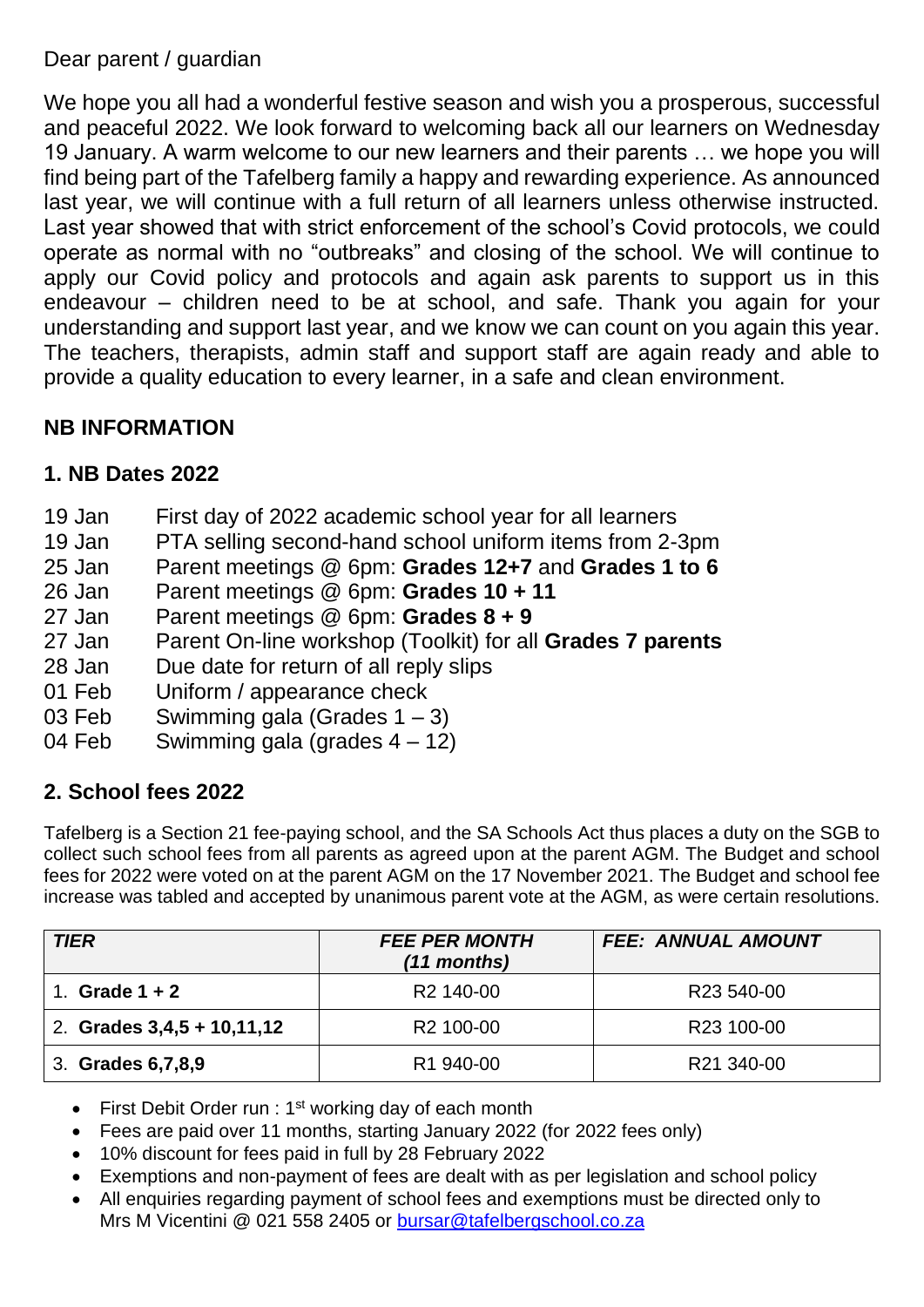#### **GENERAL NEWS**

#### **1. 2022 school terms - reminder**

Please note the school term times for 2022. Please make holiday plans and other appointments (learner driver tests etc) accordingly.

| <b>TERM</b> | <b>OPENING DAY</b> | <b>CLOSING DAY</b> |
|-------------|--------------------|--------------------|
|             | 19 January         | 25 March           |
|             | 5 April            | 24 June            |
| 3           | 19 July            | 30 September       |
|             | 11 October         | 14 December        |

#### **2. Stationery**

Please ensure your child has all the correct stationery on the first school day as teaching will begin from day one. Lack of stationery will negatively impact your child's academic progress – please support him/her by giving them the correct "tools" at the right time. If there are problems, please contact the class/register teacher immediately.

#### **3. Textbooks**

- Textbooks will be issued to all learners. The learner will sign for the books and he/she and the parents/guardians will be liable for any loss or damage to these textbooks during the 2022 academic year. They must be returned in a good condition at the end 2022.
- Learners who still have outstanding textbooks will not receive a textbook in the particular subject until last year's book is returned in good condition or is replaced. Please do not hamper your child's progress further by not replacing a lost textbook.

#### **4. Uniform and appearance**

Please ensure your child is dressed according to the school uniform regulations from the first school day. Besides checking their uniform BEFORE leaving home in the morning, please ensure that their appearance also conforms to school rules eg hair, shaving etc. Should your child arrive at school incorrectly dressed or not having shaved etc, you will be contacted to fetch them and remedy the situation. Uniform and appearance are the responsibility of the parent and learner. Please support us in ensuring our learners look neat and wear our uniform with pride.

## **5. Appeals**

Should your child not have met the criteria to progress and you have a *compelling* reason for this, then please contact the school, and pick up the necessary documents which have to be completed for the WCED. Please return the properly completed documents to school on or before the 21 January 2022.